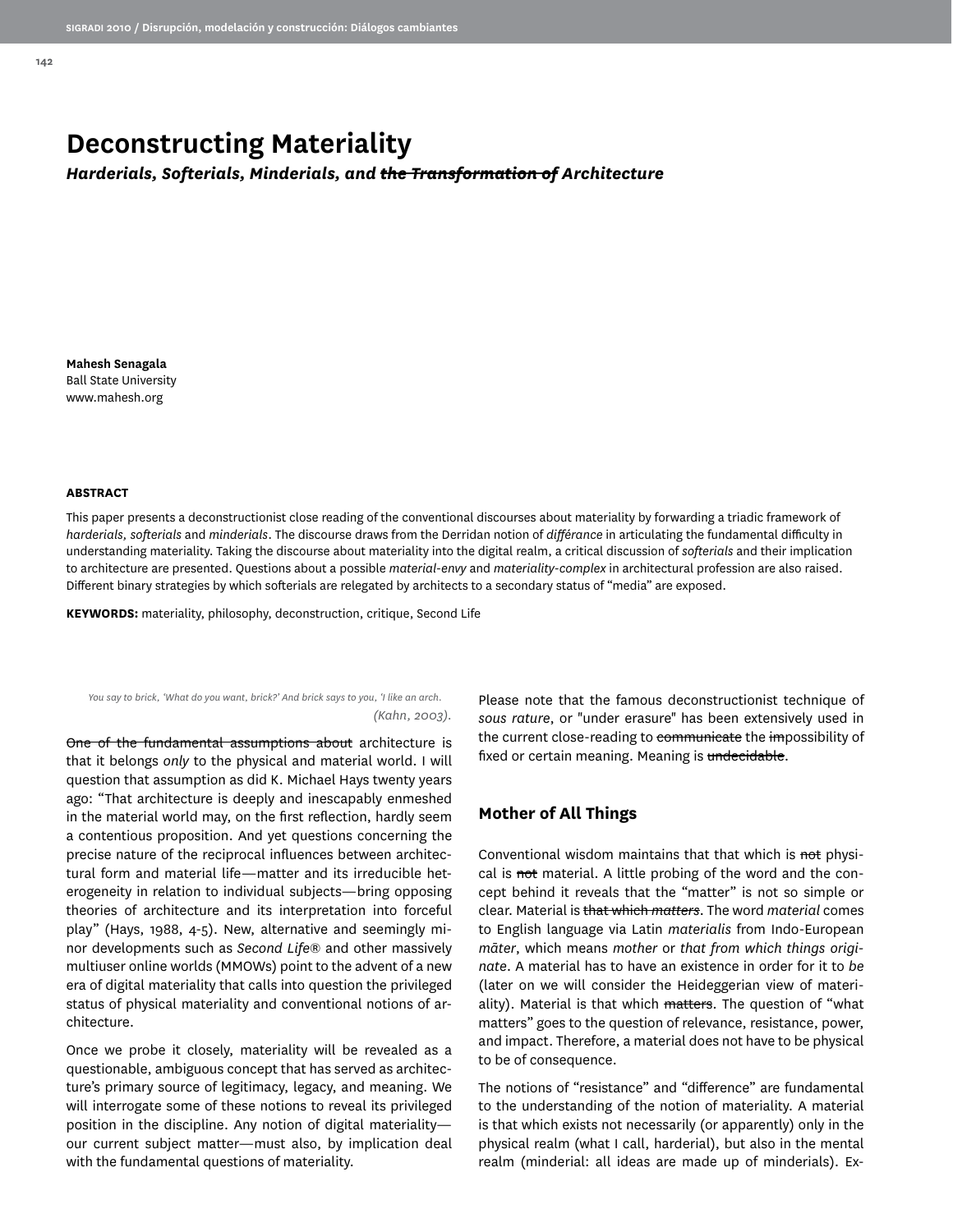tending this line of thought to the digital world, we could postulate the notion of digital materiality or *softeriality*. Before I go any further, allow me to dwell a little on deconstruction, an approach that I would like to use to reveal some aporia in the conventional notions of materiality in architecture.

## **Deconstruction Isn't Passé**

Jacques Derrida's strategies and activism in questioning, revealing and "shaking" the foundations of textual discourses has been quite valuable despite (or because of) its controversial stance. Deconstruction has attained a good measure of notoriety in architectural circles in the eighties and early nineties. Unfortunately, we have not seen much deconstruction lately. As such scholars as Michael Benedikt (Benedikt, 1991) and Mark Wigly (Wigly, 1993) pointed out, deconstruction has much to offer the world of architecture. My earlier "close readings" of software interfaces and programs go a step beyond the buildings and deconstruct digital constructs (Senagala, 2004, 2007).

Deconstruction's greatest contribution has been to reveal the latent and suppressed agenda in the absolutist valorizations. The formula by which philosophers, theorists and architects usually make their case goes something like this: first, select a pair of binary oppositions (physical and digital); second, glorify, admire, and purify the physical; abhor, minimize, belittle, and look down on the digital; third, establish a routine to accentuate this polarity through corroboration, suppression, and exercising institutional authority of some kind.

So what does this have to do with materiality? Everything, I submit! When something is privileged, there must be an artful enforcement of a structural framework that is founded upon binary oppositions, valorizations, and networks of semantic chains that extend from architectural monograph to monograph, text to text and studio to studio across the continents, and resist probes into the hidden assumptions and subtexts or glossed-over ambiguities.

What matters? In arguments for harderiality, a privileging of all things physical takes precedence. The digital then takes the subservient or instrumental or secondary role. The physical becomes the destination while the digital becomes, at best, a vehicle, a medium, a "mere tool" to achieve the physical. In reality, it may well be that the programmer who writes the program with which the architects design and build is creating more "value" than the architect herself. This value may be reflected in the higher salaries or higher social standing or greater influence in the society, which are the bottom lines. In case of MMOWs, the value of the software and softerial environments—as measured by market capitalization, capital movement, number of users, intellectual property generated, and other metrics—might far outweigh the value of the harderial architecture in whose creation the software might play a role. What matters? My intention is not to put softeriality on a

pedestal. Rather, I am simply deconstructing the conventional valorizations about harderiality and suppression of softeriality. Elsewhere, I had written about the far reaching impact of software systems on architectural design and discipline (Senagala, 2004, 2007).

# **Materiality with a** *Différance*

Materiality is fundamentally existential. The moment we invoke being, we invoke nothingness. And we owe Jean-Paul Sartre an intellectual debt of gratitude for his profound discussion of *Being and Nothingness* (Sartre, 1956). Inherent in being is non-being, which is not its opposite, but its potentiality, a fundamental, *différance* to borrow a Derridan notion. That which *is* is recognized by its *différance*. That which matters persists in various ways through *resistance* and *différance*. Things exist only in relationship to other things. Other things exist only in relationship to more things. It would be a futile abstraction to think of identity of things-in-and-of-themselves, pure, isolated, and unconnected. The meaning of a thing is indefinitely deferred to and drawn from the meaning of other things, which further defer meaning to more things in a fluctuating and expanding network of unstable relationships. Things attain identity through difference, not an essence that is somehow intrinsic. Essence is a *difference*. In other words, the essence of a thing is never "present" in a thing. It is a fundamental *aporia*  that lies in any argument that there is an essential materiality inherently "present" in a thing. Later on we will see how this understanding applies equally well to harderials, softerials and minderials.

### **Heideggerials**

*That which gives things their constancy and pith but is also at the same time the source of their particular mode of sensuous pressure—colored, resonant, hard, massive—is the matter in things. In this analysis of the thing as matter (*hyle*), form (*morphē*) is already composited. What is constant in a thing, its consistency, lies in the fact that matter stands together with a form. The thing is formed matter (Heidegger, 1993).*

Can something be "formed" and yet be without matter? Can there be matter without form? Has anyone ever witnessed matter without form and form without matter? Put differently, can there be matter that can be understood through frameworks a priori or a posteriori— other than geometric form? That which exists is a thing in the sense that Martin Heidegger has said "on the whole the word 'thing' here designates whatever is not simply nothing" (Heidegger, 1993). By this definition, softerials and minderials also qualify as materials from which things originate. If a thing, as Heidegger defines it, is not an abstraction but a concrete experience, then what is material or matter in distinction to thing? Is materiality an abstraction, and hence a matter of textual discourse? Is there matter that truly mat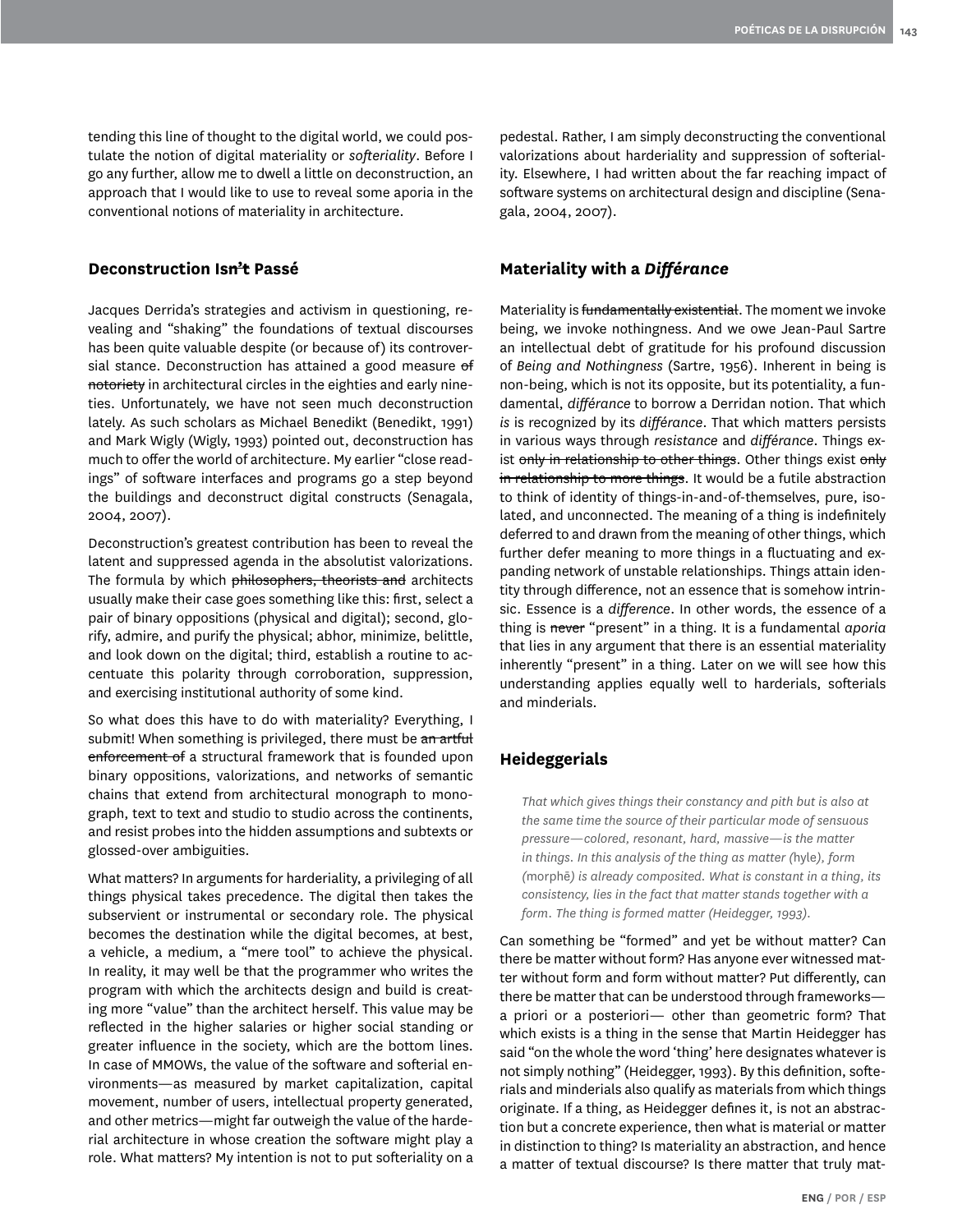ters and matter that does not matter? These questions need to be merely posed to comprehend the ambiguities surrounding physical or any other form of materiality.

# **Softeriality**

**144**

Broadly speaking, softeriality would refer to a different kind of matter from which "things originate" differently. Softerials are a new breed of (digital) materials out of which a new world is being produced, not just in architecture, but in virtually all fields. Although it is difficult or impossible to precisely define the notion of softeriality, we can sense the intense penumbra of concepts that surround it. Elizabeth Grosz's observations echo the impact of softeriality thus: "The space, time, logic and materiality of computerization threaten to disrupt and refigure the very nature of information and communication, as well as the nature of space, time, community, and identity" (Grosz, 2001). Softerials are not just geometric beings, albeit they could be manifested in geometric form. The world today is animated by softerials. More than 98% of United States' financial transaction system is in the softerial form (which means less than 2% is made up of physical material), moving at the speed of light. Softerials are time-based. Softeriality is rooted, for most part, in computational intelligence. They are transmissible, translatable, and interactive. *Second Life*® is an interesting example (www.Secondlife.com) of a softerial world complete with its own functioning dual economy (internal and external) as well as an evolving social structure.

Of immediate interest to the architectural community are a subspecies of softerials that have a geometric manifestation. Let us look into B-REP Solids as a case. In simple terms, a BREP solid is defined as a volume completely bounded by planar surfaces with specific topological structure. Many of the popular CAD programs use BREP solid modeling. BREP Solids are interesting softerials. These softerials have a sense of mysterious interiority that they maintain at all times while presenting an exteriority of flat surfaces and sharply defined edge condition. Their definition arises out of edge and corner conditions while leaving most parts of the surface to be uniform and ambiguous. Other than the geometric or gravitational centers of the faces, the rest of the surface remains anonymous unless

specifically engaged or interacted with. If subjected to sectional cuts, the solids "heal" and "conceal" along the cuts and maintain the differentiation between inside and outside. Historically, BREP solids sprang from the concerns about limitations of CSG (constructive solid geometry). While CSG is based on the primacy of primitives as a way to build more complex geometric entities, BREP solids are based on connections between a set of surface elements. What matters in BREP solids is the edge condition or the "periphery," not the center, in a curious inversion of a harderial convention where the center is privileged over periphery. The kind of manipulations, play, geometric negotiation, and materiality of BREP solids is unique and different from any known harderials. The edginess of BREP solids gives them a specific flavor that no other harderial can come close to. BREP solids do not necessarily need to refer to a harderial space. They may refer to economic space or political space or any number of other spaces that were discussed by Henri Lefebvre (Lefebvre, 1991), and those that are unfolding in softerial worlds such as *Second Life*.

This example should suffice to understand that the nature of softeriality differs from harderiality but is not opposed to it. The same could be said of Polynomial Surfaces (Splines) and Blobs (Isomorphic Polysurfaces), which offer different material possibilities in their own right.

# **Material-envy or Materiality Complex**

In architectural circles there is a definite unease about anything digital. It is often least understood, feared, shunned, quarantined within harderial-dominated curricula, and debated extra-vigorously than anything else. This stance is ironic, when we consider the fact that the entire profession of architecture is founded upon the notion of "knowledge" and not physical things! As Greg Lynn pointed out some time ago, "architecture is a profession concerned with the production of virtual descriptions as opposed to real buildings" (Lynn, 1999). So, there lies certain hypocrisy. Many architects value physical things and yet that physicality is outside the realm of their professional ken! It is that separation, that distance, that impossibility of possession, which holds the tantalizing seduction and pleasure of materiality. So, it is ironic for a profession



*Figure 1: Kimbell Art Museum by Louis I. Kahn. Photo by HKCB. CC 3.0 License. Figure 2: "Arlberg," a Second Life® environment by Amalthea Blanc. Figure 3: A BREP solid*